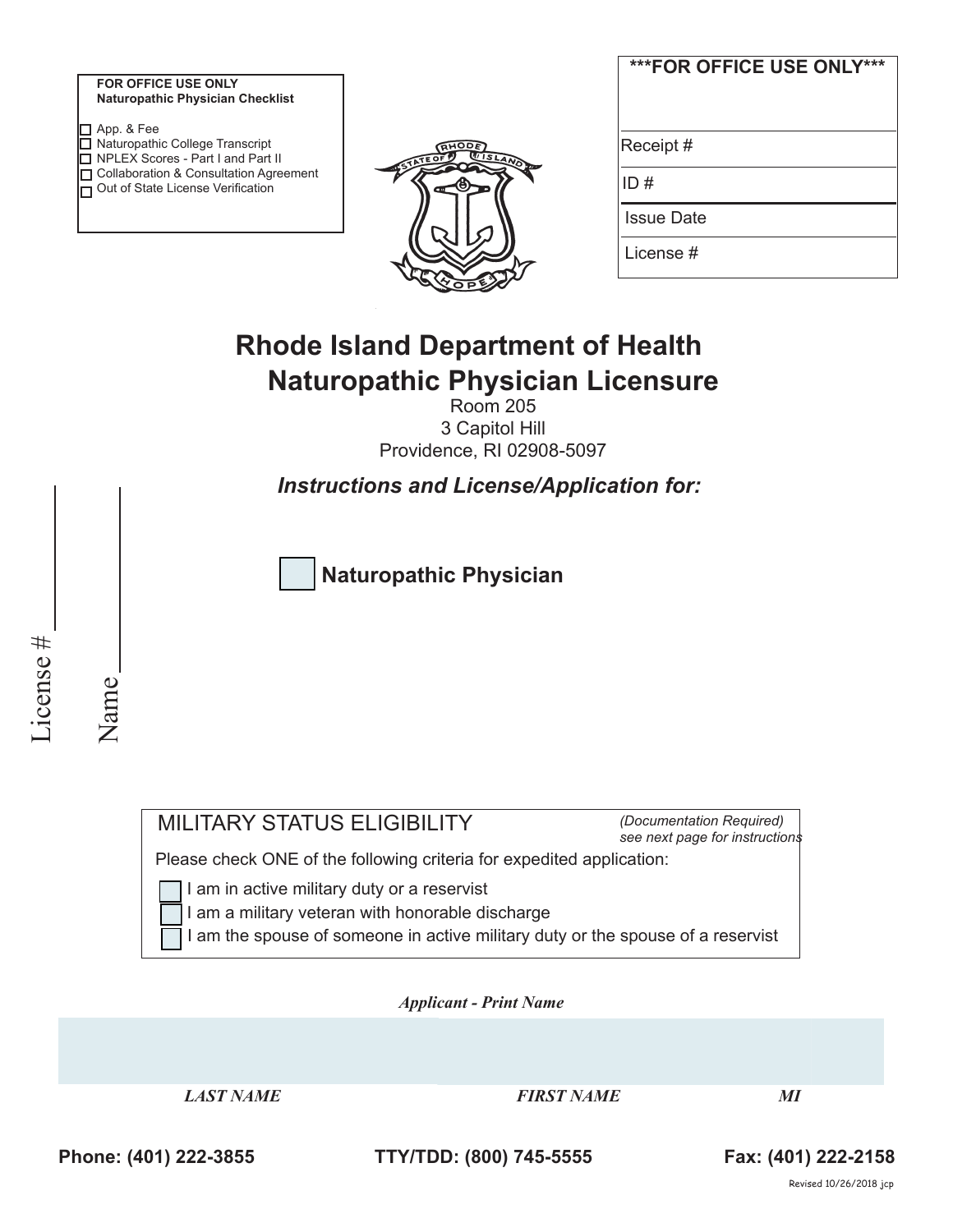## **LICENSURE REQUIREMENTS**

Completed Application with Cover Page - Applications are valid for 1 year from the day they are received at RIDOH. If you are not licensed within the year you must submit a new application.



license **only** up until the next expiration date. All licenses expire biennally from the issue date of this license.

Official Naturopathic College Transcript submitted directly to this office by the Naturopathic School.

NPLEX Exam results, Part I and Part II from the North American Board of Naturopathic Examiners (NABNE) sent directly to this office.



Written collaboration and consultation agreement with a RI licensed physician which shall include all items listed under RIGL 5-36-1 et. al

If you have ever been licensed in another state, license verification(s) must be sent directly from the state(s) in which you hold or have held a license. (Interstate Verification Form included in this application can be used for that purpose)

If applying for expedited military status you must include one of the following: Leave Earning Statement (LES), Letter from Command, Copy of Orders or DD-214 showing honorable discharge.

#### **Licensure Information**

Please visit the RIDOH website at **http://www.health.ri.gov/licenses** to Verify your license, download Rules and Regualtions/Laws for your profession, download change of address forms, other licensing forms or obtain our contact information. HEALTH will not, for any reason, accelerate the processing of one applicant at the ex pense of others.

#### **License Certificates**

RIDOH will be providing wallet license cards ONLY on issuance of licenses. If you wish to receive a license certificate, suitable for framing, please check the box below and attach a separate check in the amount of \$30.00 made payable to RI General Treasurer.

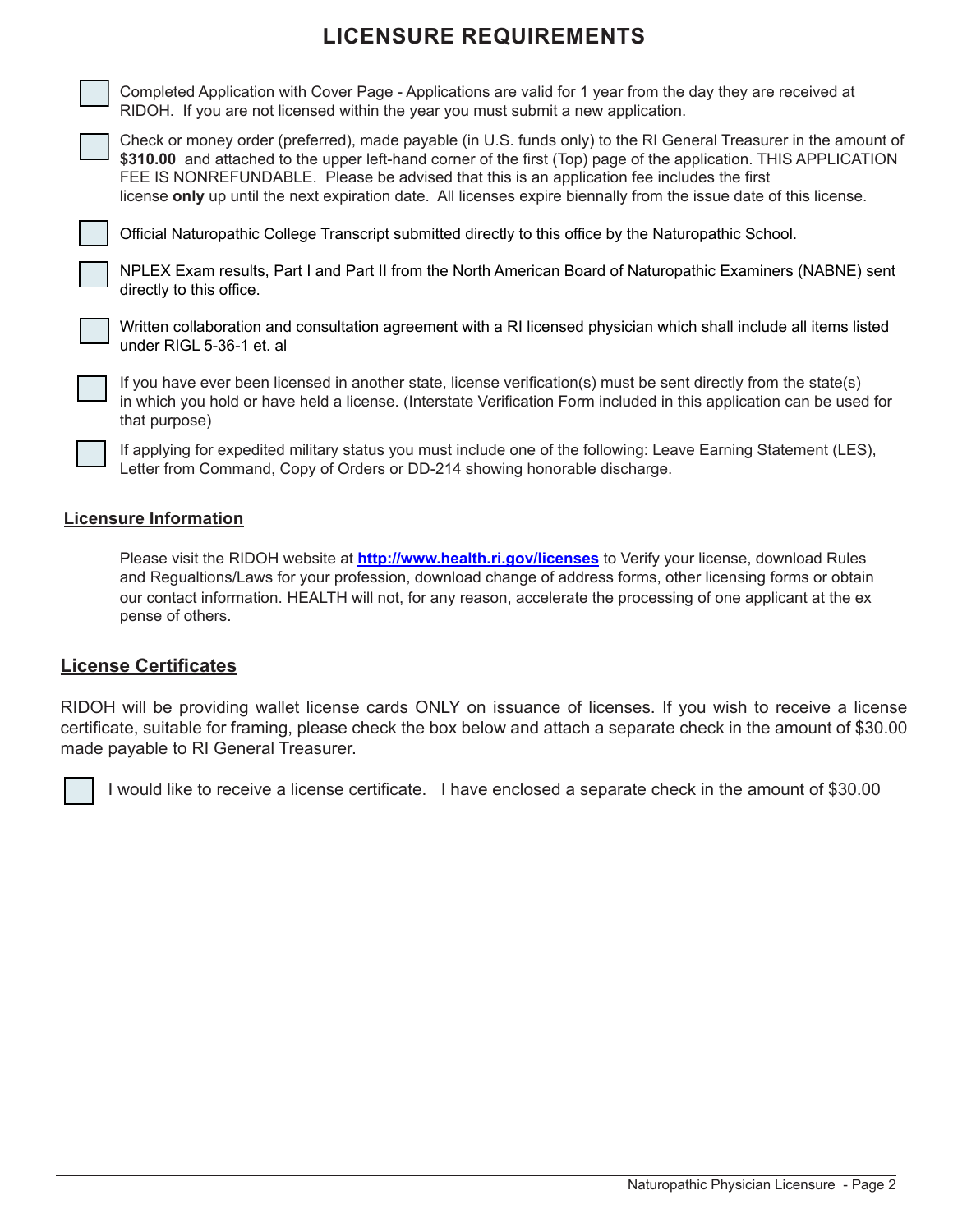

### **State of Rhode Island Naturopathic Physician Licensure**

Application for License to Practice as a Naturopathic Physician

*Refer to the Application Instructions when completing these forms. Type or block print only. Do not use felt-tip pens.*

| 1. Name(s)<br>This is the name that                     |                                                                                                                                   |                   | All questions MUST be answered. Enter "NA" for any question that is NOT APPLICABLE.                                                                 |
|---------------------------------------------------------|-----------------------------------------------------------------------------------------------------------------------------------|-------------------|-----------------------------------------------------------------------------------------------------------------------------------------------------|
| will be printed on your<br>License/Permit/Cer-          |                                                                                                                                   |                   |                                                                                                                                                     |
| tificate and reported                                   | <b>First Name</b>                                                                                                                 |                   |                                                                                                                                                     |
| to those who inquire<br>about your License/             |                                                                                                                                   |                   |                                                                                                                                                     |
| Permit/Certificate. Do<br>not use nicknames, etc.       | Middle Name                                                                                                                       |                   |                                                                                                                                                     |
|                                                         | Surname, (Last Name)                                                                                                              |                   |                                                                                                                                                     |
|                                                         |                                                                                                                                   |                   |                                                                                                                                                     |
|                                                         | Suffix (i.e., Jr., Sr., II, III)                                                                                                  | Degree (DMD, DDS) |                                                                                                                                                     |
|                                                         |                                                                                                                                   |                   |                                                                                                                                                     |
|                                                         | Maiden, if applicable<br>Name(s) under which originally licensed in another state, if different from above (First, Middle, Last). |                   |                                                                                                                                                     |
|                                                         |                                                                                                                                   |                   |                                                                                                                                                     |
| 2. Social Security                                      |                                                                                                                                   |                   | "Pursuant to Title 5, Chapter 76, of the Rhode Island General Laws, as                                                                              |
| <b>Number</b>                                           | U.S. Social Security Number                                                                                                       |                   | amended, I attest that I have filed all applicable tax returns and paid all                                                                         |
|                                                         |                                                                                                                                   |                   | taxes owed to the State of Rhode Island, and I understand that my Social<br>Security Number (SSN) will be transmitted to the Divison of Taxation to |
|                                                         |                                                                                                                                   |                   | verify that no taxes are owed to the State."                                                                                                        |
| 3. Gender                                               | Male<br>Female                                                                                                                    |                   |                                                                                                                                                     |
| 4. Date of Birth                                        |                                                                                                                                   |                   |                                                                                                                                                     |
|                                                         | 19<br>Day<br>Year<br>Month                                                                                                        |                   |                                                                                                                                                     |
|                                                         |                                                                                                                                   |                   |                                                                                                                                                     |
| 5. Home                                                 |                                                                                                                                   |                   |                                                                                                                                                     |
| <b>Address</b>                                          | 1st Line Address (Apartment/Suite/Room Number, etc.)                                                                              |                   |                                                                                                                                                     |
| It is your responsibility                               |                                                                                                                                   |                   |                                                                                                                                                     |
| to notify the board of all<br>address changes.          | Second Line Address (Number and Street)                                                                                           |                   |                                                                                                                                                     |
|                                                         |                                                                                                                                   |                   |                                                                                                                                                     |
|                                                         | City                                                                                                                              |                   | State<br>Zip Code                                                                                                                                   |
|                                                         | Country, If NOT U.S.                                                                                                              |                   | Postal Code, If NOT U.S.                                                                                                                            |
|                                                         |                                                                                                                                   |                   |                                                                                                                                                     |
|                                                         | Home Phone                                                                                                                        |                   | Home Fax                                                                                                                                            |
|                                                         |                                                                                                                                   |                   |                                                                                                                                                     |
|                                                         | Email Address (Format for email address is Username@domain e.g. applicant@isp.com)                                                |                   |                                                                                                                                                     |
| 6. Primary                                              |                                                                                                                                   |                   |                                                                                                                                                     |
| <b>Business</b>                                         | Name of Business/Work Location                                                                                                    |                   |                                                                                                                                                     |
| <b>Address</b>                                          |                                                                                                                                   |                   |                                                                                                                                                     |
| It is your responsibility<br>to notify the board of all | 1st Line Address (Department/Suite/Room Number, etc.)                                                                             |                   |                                                                                                                                                     |
| address changes.                                        | Second Line Address (Number and Street)                                                                                           |                   |                                                                                                                                                     |
| This address will                                       |                                                                                                                                   |                   |                                                                                                                                                     |
| appear on the De-<br>partment of Health                 | City                                                                                                                              |                   | State<br>Zip Code                                                                                                                                   |
| web site.                                               |                                                                                                                                   |                   |                                                                                                                                                     |
|                                                         | Country, If NOT U.S.                                                                                                              |                   | Postal Code, If NOT U.S.                                                                                                                            |
|                                                         |                                                                                                                                   |                   | <b>Business Fax</b>                                                                                                                                 |
|                                                         | <b>Business Phone</b>                                                                                                             | Extension         |                                                                                                                                                     |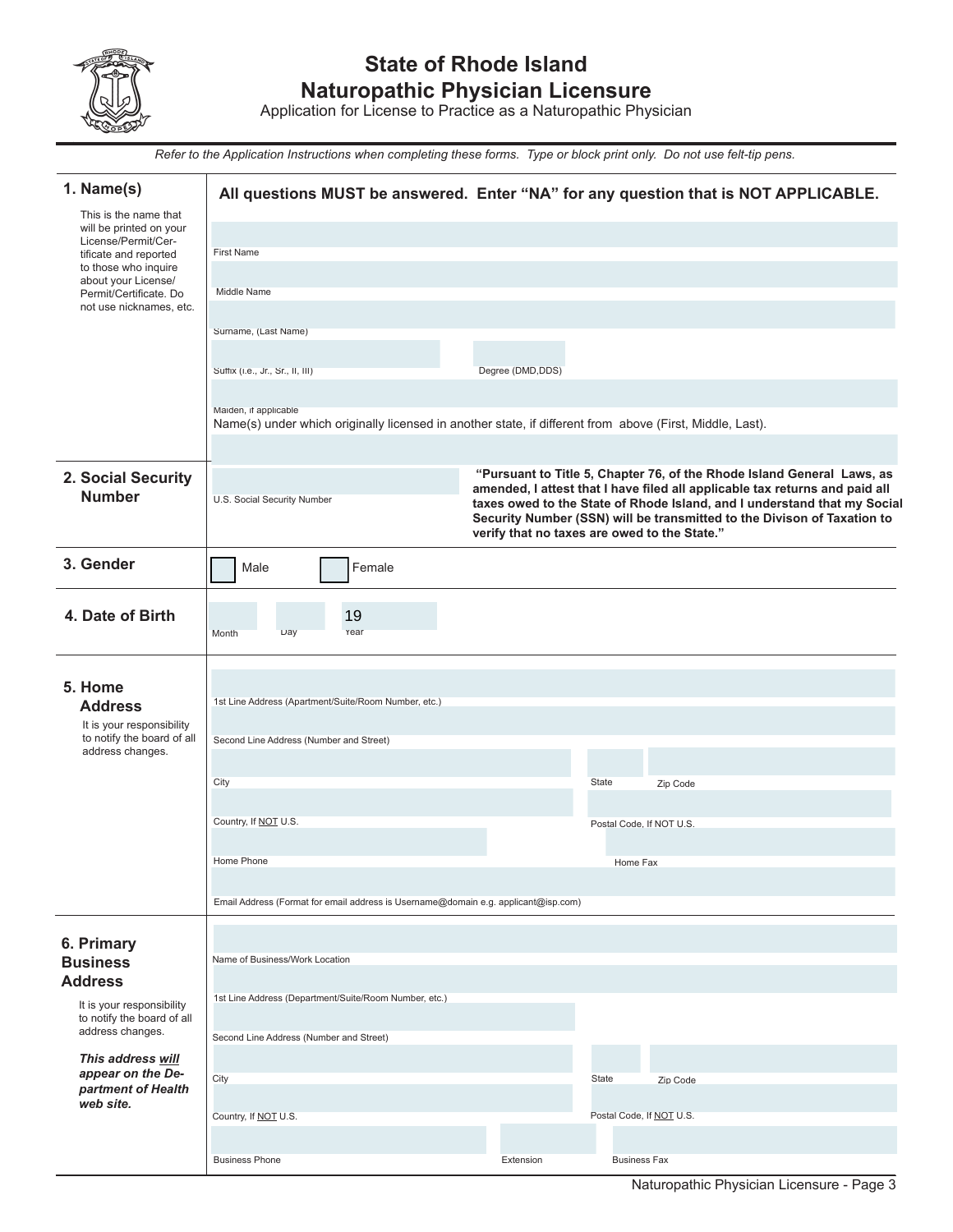| 7. Preferred<br><b>Mailing</b><br><b>Address</b><br>Please check ONE                                                                                                                         | Please use my Home Address as my preferred mailing address<br>Please use my Business Address as my preferred mailing address                                                                                                                                                                                                            |  |  |  |  |
|----------------------------------------------------------------------------------------------------------------------------------------------------------------------------------------------|-----------------------------------------------------------------------------------------------------------------------------------------------------------------------------------------------------------------------------------------------------------------------------------------------------------------------------------------|--|--|--|--|
| 8. Qualifying<br><b>Education</b><br>Please list the name<br>and information about<br>the school that you<br>attended that<br>qualifies you for<br>this license.                             | Type of School (University, College, etc.)<br>Name of School<br>Date Graduated<br>Month<br>Year                                                                                                                                                                                                                                         |  |  |  |  |
| 9. National<br><b>Board</b><br><b>Examination</b><br>Please indicate the<br>date of your examina-<br>tion and whether you<br>passed.                                                         | Date Completed<br>Passed?<br>Month<br>Year                                                                                                                                                                                                                                                                                              |  |  |  |  |
| 10. Naturopathic<br><b>Physician</b><br><b>Licensure</b><br>List all states or<br>countries in which<br>you are now, or ever<br>have been licensed<br>to practice naturo-<br>pathic medicine | State/Country:<br>State/Country:<br>Active<br>Inactive<br><b>Active</b><br>Inactive<br>Active<br>Inactive<br>Active<br><b>Inactive</b><br>Active<br>Inactive<br><b>Active</b><br>Inactive<br>Active<br>Active<br>Inactive<br>Inactive<br><b>DOCUMENTATION:</b> Send a Reciprocity Release Form to each entity.                          |  |  |  |  |
| 11. Collaborative<br><b>Agreement RI</b><br><b>Licensed</b><br><b>Physician</b>                                                                                                              | Please list the name and license number of the RI licensed physician in which you have entered into a Collaborative Agreement.<br>Physician Name<br>RI License Number                                                                                                                                                                   |  |  |  |  |
| 12. Board<br><b>Discipline</b><br>List any disciplinary<br>actions by licensing<br>boards in other<br>states.<br>Check here if<br>not applicable.                                            | Type of Discipline:<br>Licensing Board (abbreviate) and Nature of Action<br>(e.g. TX - Professional Misconduct):<br>Month<br>Year<br>Please describe any prior or pending Board action or investigation. Please attach any relevant supplemental materials. If neces-<br>sary you may continue of a separate 8 1/2 x 11 sheet of paper. |  |  |  |  |
|                                                                                                                                                                                              |                                                                                                                                                                                                                                                                                                                                         |  |  |  |  |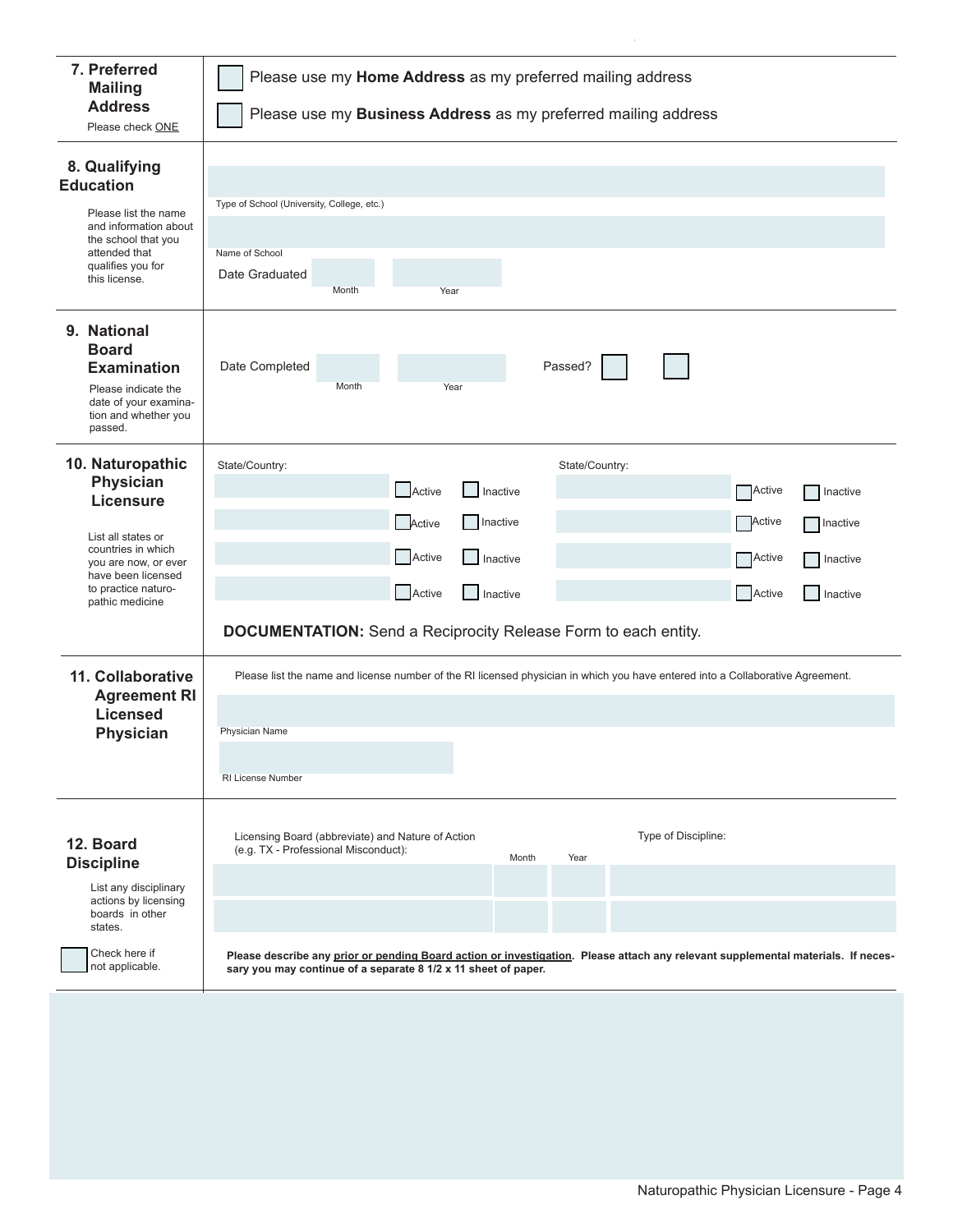| 13. Criminal<br><b>Convictions</b><br>Respond to the ques-<br>tion at the top of the<br>section, then list any<br>criminal conviction(s)<br>in the space provided.<br>If necessary, you<br>may continue on a<br>separate 8 1/2 X 11<br>sheet of paper. | Have you ever been convicted of a violation, plead Nolo Contendere, or entered a plea bargain<br>to any federal, state or local statute, regulation, or ordinance or are any formal charges pending;<br>including use of illicit substances or operating a motor vehicle while intoxicated. (Please include<br>any offenses which have been expunged from your record)?<br>No<br>Yes<br>Abbreviation of State and Conviction <sup>1</sup> (e.g. CA - Illegal Possession of a Controlled Substance):<br>Month<br>Year                                                                                                                                                                                                                           |
|--------------------------------------------------------------------------------------------------------------------------------------------------------------------------------------------------------------------------------------------------------|------------------------------------------------------------------------------------------------------------------------------------------------------------------------------------------------------------------------------------------------------------------------------------------------------------------------------------------------------------------------------------------------------------------------------------------------------------------------------------------------------------------------------------------------------------------------------------------------------------------------------------------------------------------------------------------------------------------------------------------------|
|                                                                                                                                                                                                                                                        | <sup>1</sup> For purposes of this section, a person shall be deemed to be convicted of a crime if he/she plead guilty or if he/she was found or adjudged<br>guilty by a court of competent jurisdiction or has been convicted of a felony by the entry of Nolo Contendere in any state.                                                                                                                                                                                                                                                                                                                                                                                                                                                        |
| <b>14. Questions</b><br>Check either Yes or<br>No for each question.<br>NOTE: If you answer<br>"Yes" to any question,<br>you are required<br>to furnish complete<br>details, including<br>date, place, reason<br>and disposition of the<br>matter.     | Has any Health Professional license, certificate, registration, or permit you<br>1.<br>No<br>Yes<br>hold or have held, been disciplined or are any formal charges pending?                                                                                                                                                                                                                                                                                                                                                                                                                                                                                                                                                                     |
|                                                                                                                                                                                                                                                        | Have you ever been denied a license, certificate, registration or permit in<br>2.<br>Yes<br>No<br>any state?                                                                                                                                                                                                                                                                                                                                                                                                                                                                                                                                                                                                                                   |
|                                                                                                                                                                                                                                                        | Are you physically and mentally fit to practice naturopathy with or without<br>3.<br>No<br>Yes<br>reasonable accomodation?                                                                                                                                                                                                                                                                                                                                                                                                                                                                                                                                                                                                                     |
|                                                                                                                                                                                                                                                        | Note: If you answered "yes" to any of these questions you must submit a written explaination on a separate 8 1/2 X 11"<br>sheet of paper.                                                                                                                                                                                                                                                                                                                                                                                                                                                                                                                                                                                                      |
| 15. Affidavit of<br><b>Applicant</b><br>Complete this section<br>and sign.<br>Make sure that you<br>have completed all<br>components accu-<br>rately and completely.                                                                                   | , affirm that the information provided on my application form and<br>Ι,<br>documentation provided to support my application is true, accurate and unaltered. I acknowledge that pursuant<br>to R.I.G.L. 11-18-1, knowingly making a false statement on my application form is punishable as a misdemeanor<br>and that such an act shall constitue case for denial, suspension or revocation of my license/permit to practice<br>as a Naturopathic Physician in the State of Rhode Island.<br>I understand that this is a continuing application and that I have an affirmative duty to inform the Rhode Island<br>Department of Health of any change in the answers to these questions after this application and this affidavit<br>is signed. |
|                                                                                                                                                                                                                                                        | Date of Signature (MM/DD/YY)<br>Signature of Applicant                                                                                                                                                                                                                                                                                                                                                                                                                                                                                                                                                                                                                                                                                         |
|                                                                                                                                                                                                                                                        |                                                                                                                                                                                                                                                                                                                                                                                                                                                                                                                                                                                                                                                                                                                                                |